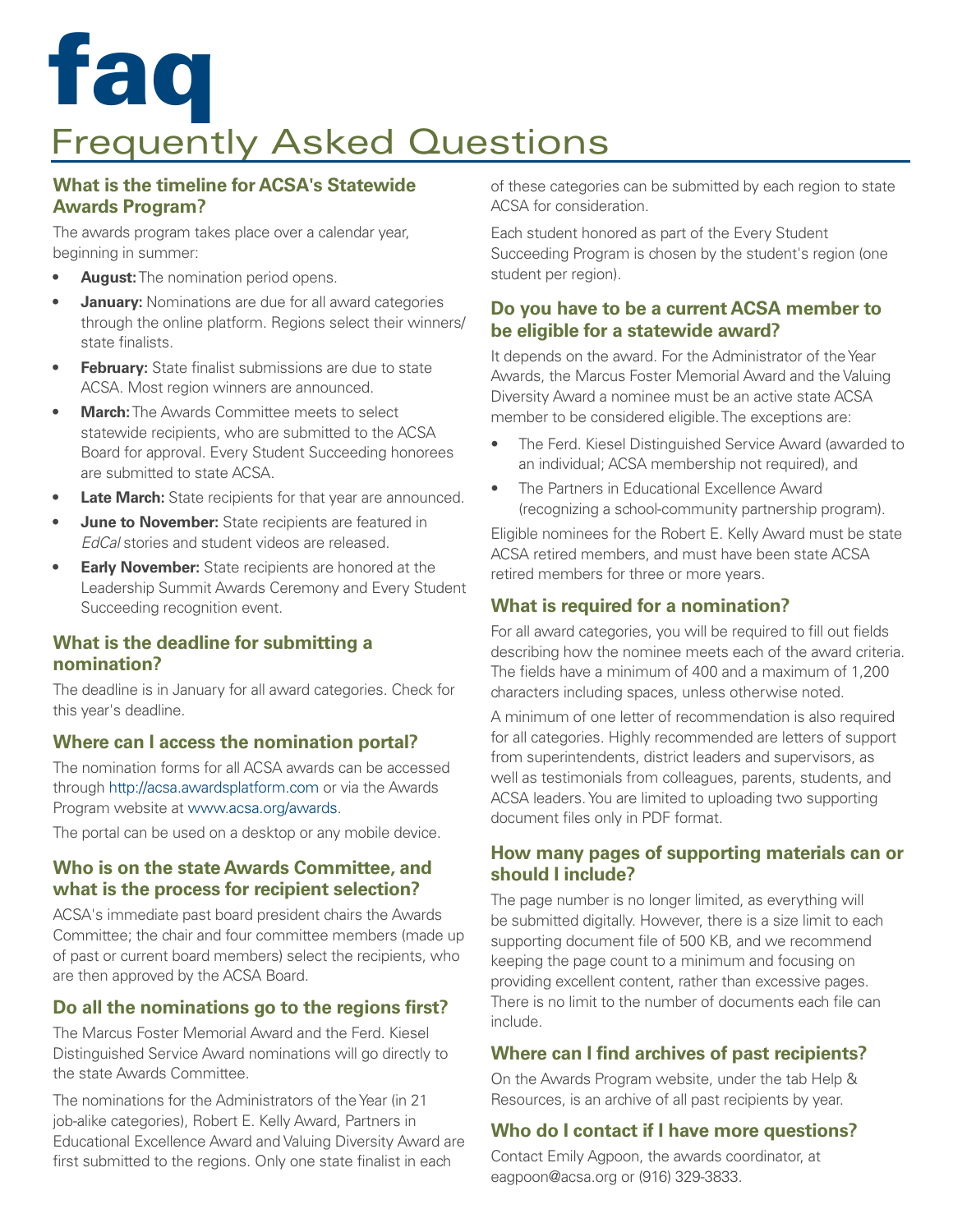# faq supporting<br>documents

### Frequently asked questions about supporting documents

#### **Are supporting documents required?**

Yes; a minimum of one letter of recommendation is required.

**Letters of recommendation from superintendents, supervisors and colleagues are highly recommended**, especially those most relevant to the nominee's current position.

Other pertinent supporting documents might include statements of support from coworkers, parents, students and community members and press clippings or articles featuring the nominee's work.

#### **What kinds of documents are a bad idea?**

We strongly advise against including résumés or CVs, presentations, dissertations, copies of certificates or awards or any lengthy documents about or by the nominee.

#### **How many documents can I upload?**

You are limited to uploading two files; however, each file could potentially contain multiple letters or documents. We suggest you upload two to three documents total and focus on quality over quantity.

#### **What kind of files do you accept?**

You may only upload files as PDFs.

#### **Is there a page limit for the supporting documents?**

There is no longer a page limit for the documents; instead, there is a size limit of 500KB for each file uploaded. However, **bigger isn't necessarily better.** We suggest you keep the page count to a minimum and focus on providing excellent content, rather than excessive pages.

#### **Who should write the letters of recommendation?**

We recommend that you include letters from the district superintendent and/or direct supervisors, if at all possible. Letters from colleagues and community leaders are also effective.

In every case, the letters should directly speak to the record of the nominee, both in their career as a whole and in their current position, and explain why the nominee is the best candidate for the award.

#### **To whom should the letter be addressed?**

Letters of recommendation can be addressed to "To Whom It May Concern" or "ACSA Awards Committee."

#### **Does formatting matter?**

There are no formatting requirements for supporting documents, but for letters, we do recommend using letterhead and ensuring that you include the position and workplace of the letter writer.

Written signatures (vs. typed) are not important, but a clean, legible format is essential.

#### **Who do I contact if I have more questions?**

Contact Emily Agpoon, the awards coordinator, at eagpoon@acsa.org or (916) 329-3833.